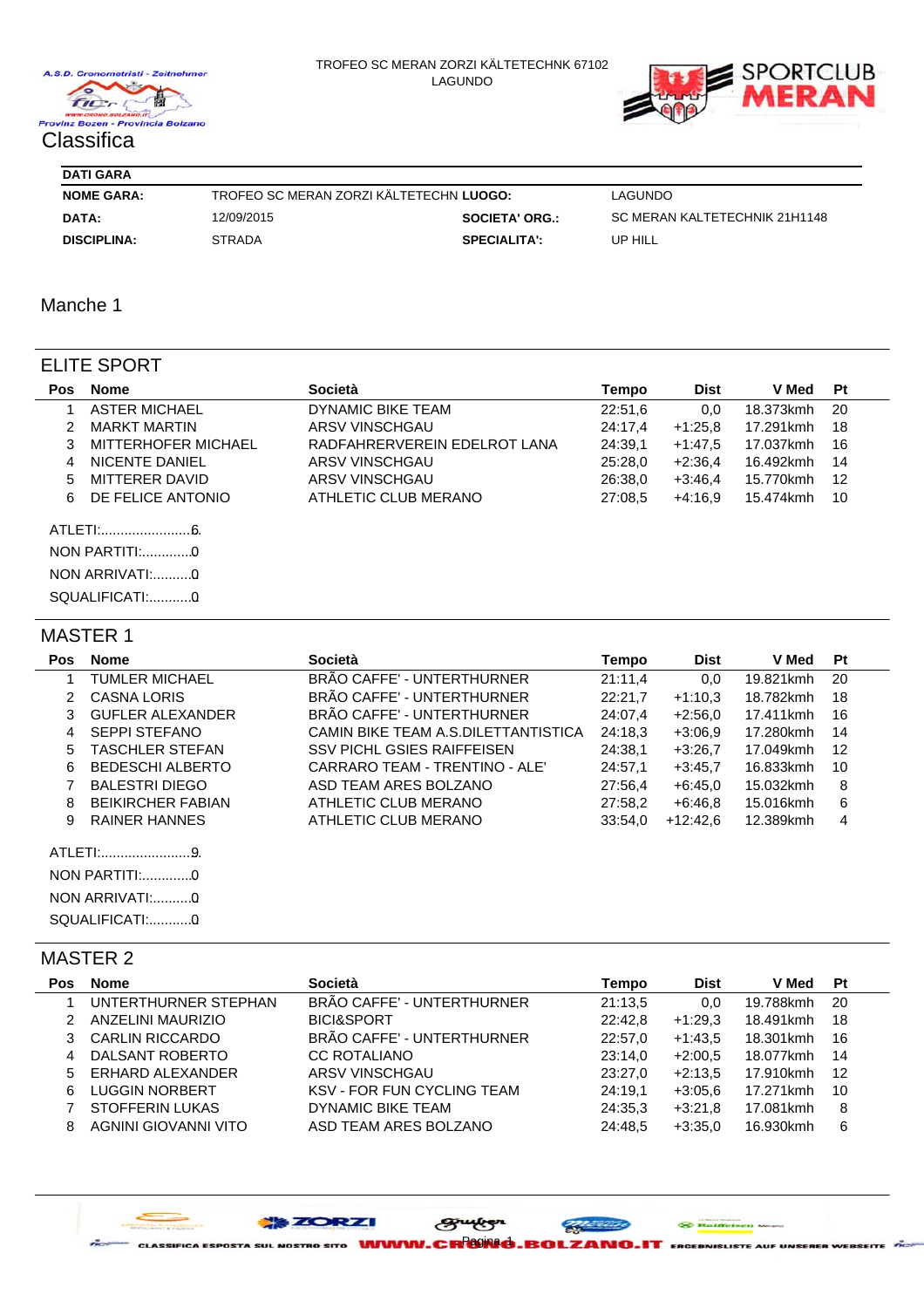# MASTER 3

| Pos:          | <b>Nome</b>            | <b>Società</b>               | Tempo   | <b>Dist</b> | <b>V</b> Med | Pt |
|---------------|------------------------|------------------------------|---------|-------------|--------------|----|
|               | <b>RIZZI EDUARD</b>    | <b>SPORTLER TEAM</b>         | 22:14,2 | 0,0         | 18.888kmh    | 20 |
| $\mathcal{P}$ | <b>LADURNER HARALD</b> | ATHLETIC CLUB MERANO         | 23:07,9 | $+53.7$     | 18.157kmh    | 18 |
| 3             | <b>GÖTSCH MARKUS</b>   | DYNAMIC BIKE TEAM            | 23:28.5 | $+1:14.3$   | 17.891kmh    | 16 |
| 4             | KNOLSEISEN CHRISTIAN   | DYNAMIC BIKE TEAM            | 24:41,6 | $+2:27,4$   | 17.009kmh    | 14 |
| 5             | TUTZER MARKUS          | ASC KARDAUN                  | 25:26,7 | $+3:12.5$   | 16.506kmh    | 12 |
| 6             | <b>HOFER FRANZ</b>     | A.S.C.SARNTAL RAIFFEISEN/RAD | 25:29,0 | $+3:14.8$   | 16.481kmh    | 10 |
|               | <b>NOCKER GUENTHER</b> | ASV RODES GHERDEINA          | 26:25,1 | $+4:10.9$   | 15.898kmh    | 8  |
| 8             | <b>GOTTARDI GIULIO</b> | G.C. CONSOLATI GIANNI        | 26:35,9 | $+4:21.7$   | 15.790kmh    | 6  |
| 9             | PIXNER RAINHARD        | <b>EDELROT LANA</b>          | 26:39,1 | $+4:24.9$   | 15.759kmh    | 4  |
| 10            | HOUSKA DAVID           | ARSV VINSCHGAU               | 30:44.4 | $+8:30.2$   | 13.663kmh    | 2  |
| 11            | <b>WALZL MICHAEL</b>   | ATHLETIC CLUB MERANO         | 32:21.8 | +10:07.6    | 12.978kmh    | 1  |
|               | ATLETI:                |                              |         |             |              |    |
|               | NON PARTITI:0          |                              |         |             |              |    |
|               | NON ARRIVATI:0         |                              |         |             |              |    |

## MASTER 4

SQUALIFICATI:............. 0

| <b>Pos</b> | <b>Nome</b>               | <b>Società</b>                  | Tempo   | <b>Dist</b> | <b>V</b> Med | Pt             |
|------------|---------------------------|---------------------------------|---------|-------------|--------------|----------------|
| 1          | <b>STUFFER HERBERT</b>    | ASV RODES GHERDEINA             | 23:00,2 | 0,0         | 18.258kmh    | 20             |
| 2          | <b>PELLEGRINI LUCA</b>    | <b>COMANO BIKE</b>              | 24:47.6 | $+1:47,4$   | 16.940kmh    | 18             |
| 3          | <b>BERNARD MANFRED</b>    | REWEL-TEXMARKET TEAM            | 25:01.0 | $+2:00.8$   | 16.789kmh    | 16             |
| 4          | <b>BAZZANELLA MARIO</b>   | ATHLETIC CLUB MERANO            | 25:11,6 | $+2:11.4$   | 16.671kmh    | 14             |
| 5          | <b>COLAONE ROBERTO</b>    | A.B.C. EGNA NEUMARKT            | 25:36,5 | $+2:36.3$   | 16.401kmh    | 12             |
| 6          | WIEDENHOFER ULRICH        | REWEL-TEXMARKET TEAM            | 26:27,4 | $+3:27,2$   | 15.875kmh    | 10             |
| 7          | <b>BERNARD JOSEF</b>      | REWEL-TEXMARKET TEAM            | 27:16.0 | $+4:15.8$   | 15.403kmh    | 8              |
| 8          | ELZENBAUMER ROBERT        | SÜDTIROL RAINER-WURZ TEAM ASV   | 27:18.2 | $+4:18.0$   | 15.383kmh    | 6              |
| 9          | SACCOMAN ROBERTO          | ATHLETIC CLUB MERANO            | 27:19,7 | $+4:19.5$   | 15.369kmh    | $\overline{4}$ |
| 10         | <b>MARZINOTTO MICHELE</b> | A.C. PERGINE                    | 27:28.6 | $+4:28,4$   | 15.286kmh    | 2              |
| 11         | THURNER PETER             | <b>INDIVIDUALE</b>              | 27:51,9 | $+4:51,7$   | 15.073kmh    | 1              |
| 12         | <b>GIUNCHI LUCA</b>       | UNIONE SPORTIVA LITEGOSA A.S.D. | 28:10.6 | $+5:10,4$   | 14.906kmh    | 1              |
| 13         | <b>FACCIO GIACINTO</b>    | <b>BICI E SPORT</b>             | 30:38,2 | $+7:38.0$   | 13.709kmh    | 1              |
|            |                           |                                 |         |             |              |                |
|            | NON PARTITI:0             |                                 |         |             |              |                |
|            | NON ARRIVATI:0            |                                 |         |             |              |                |
|            | SQUALIFICATI:0            |                                 |         |             |              |                |

# MASTER 5

SQUALIFICATI:............. 0

| <b>Pos</b>    | <b>Nome</b>                     | Società                         | Tempo   | <b>Dist</b> | V Med     | Pt |
|---------------|---------------------------------|---------------------------------|---------|-------------|-----------|----|
|               | <b>MOLL MARKUS</b>              | RC BIKE POINT INNSBRUCK         | 26:18.7 | 0.0         | 15.963kmh | 20 |
| $\mathcal{P}$ | KARLGRUBER STEFAN               | <b>TEAM GREEN VALLEY</b>        | 26:29.4 | $+10.7$     | 15.855kmh | 18 |
| 3             | LINARDI TARCISIO                | BRÃO CAFFE' - UNTERTHURNER      | 26:50.4 | $+31.7$     | 15.648kmh | 16 |
| 4             | CARESIA PATRIZIO                | UNIONE SPORTIVA LITEGOSA A.S.D. | 26:53,4 | $+34.7$     | 15.619kmh | 14 |
| 5.            | <b>GALVANI MARCO</b>            | RADFAHRERVEREIN EDELROT LANA    | 27:05.8 | $+47.1$     | 15.500kmh | 12 |
| 6             | <b>INSAM LUDWIG</b>             | ASV RODES GHERDEINA             | 28:02,8 | $+1:44.1$   | 14.975kmh | 10 |
|               | <b>BURATTIN STEFANO</b>         | TEAM ZANOLINI BIKE PROF.ASD     | 28:35,4 | $+2:16.7$   | 14.690kmh | 8  |
| 8             | DI CARLO FRANCO                 | TEAM ZANOLINI BIKE PROF.ASD     | 28:55.4 | $+2:36.7$   | 14.521kmh | 6  |
| 9             | <b>GROSS MANFRED</b>            | A.S.C.SARNTAL RAIFFEISEN/RAD    | 31:00.8 | $+4:42,1$   | 13.543kmh | 4  |
| 10            | LUCADELLO FABIO                 | TEAM ZANOLINI BIKE PROF.ASD     | 31:26.0 | $+5:07.3$   | 13.362kmh | 2  |
|               | NON PARTITI:0<br>NON ARRIVATI:0 |                                 |         |             |           |    |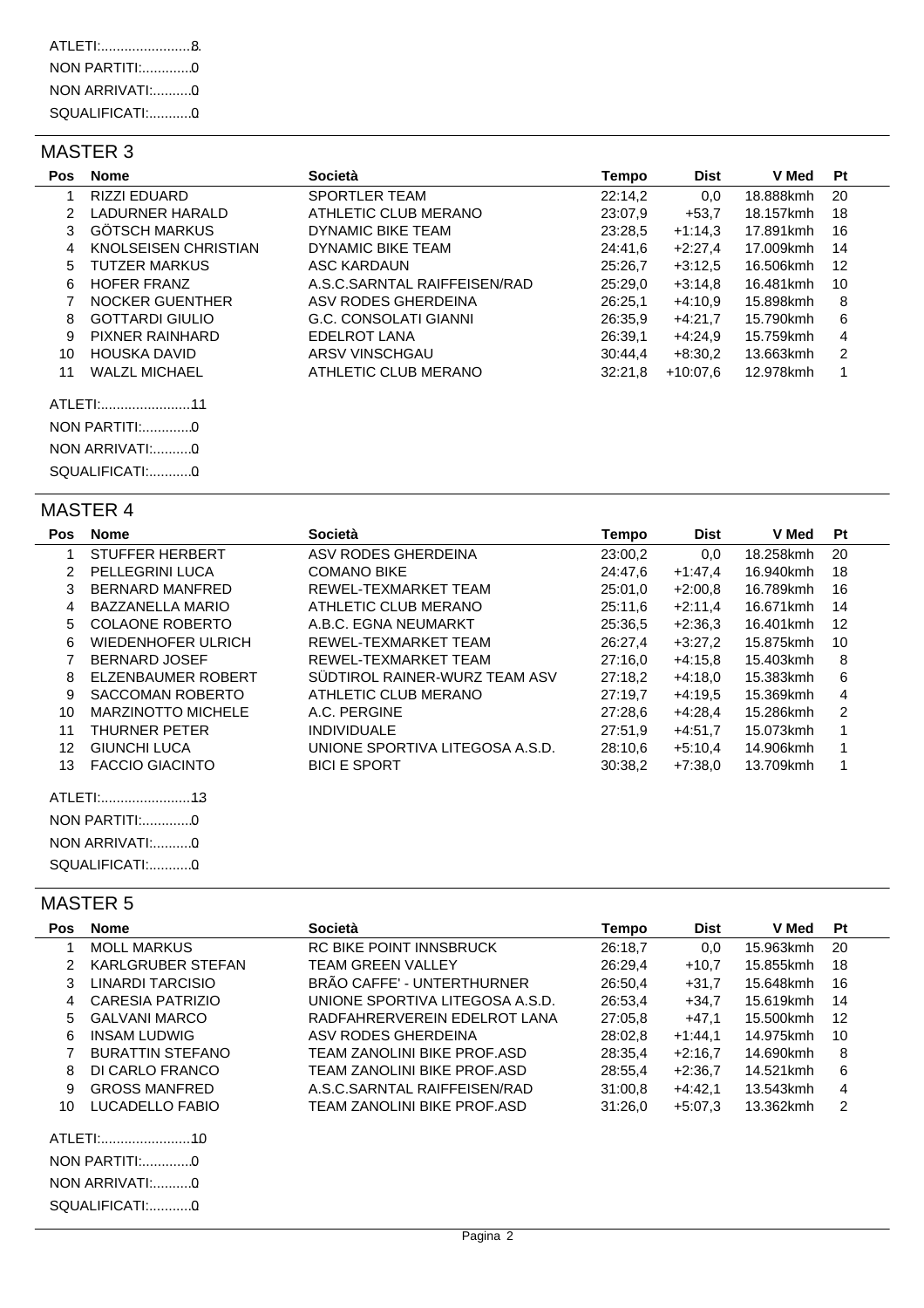## MASTER 6

| <b>Pos</b> | <b>Nome</b>              | <b>Società</b>               | Tempo   | <b>Dist</b> | V Med     | Pt  |
|------------|--------------------------|------------------------------|---------|-------------|-----------|-----|
|            | <b>WEBBER GABRIELE</b>   | <b>CC ROTALIANO</b>          | 22:38.0 | 0.0         | 18.557kmh | -20 |
|            | DELLAGIACOMA PIERGIORGIO | BRÃO CAFFE' - UNTERTHURNER   | 24:20.2 | $+1:42.2$   | 17.258kmh | 18  |
|            | LAGEDER THEODOR          | REWEL-TEXMARKET TEAM         | 25:58.2 | $+3:20.2$   | 16.173kmh | 16  |
|            | HELFER KURT JOHANN       | RADFAHRERVEREIN EDELROT LANA | 27:35.3 | $+4:57.3$   | 15.224kmh | 14  |
|            | 5 PICHLER WERNER         | REWEL-TEXMARKET TEAM         | 28:04.4 | $+5:26.4$   | 14.961kmh | 12  |
|            | HUBER PETER              | ASV JENESIEN                 | 28:59.0 | $+6:21.0$   | 14.491kmh | 10  |
|            | ATLETI:                  |                              |         |             |           |     |

NON PARTITI:..............0<br>NON ARRIVATI:..........0 SQUALIFICATI:............. 0 NON PARTITI:..............

## MASTER 7

| <b>Pos</b> | <b>Nome</b>                                   | Società              | Tempo   | Dist      | V Med     | Pt  |
|------------|-----------------------------------------------|----------------------|---------|-----------|-----------|-----|
|            | <b>VIGL ALOIS</b>                             | REWEL-TEXMARKET TEAM | 22:25,2 | 0.0       | 18.733kmh | -20 |
|            | KOCH ALOIS                                    | ARSV VINSCHGAU       | 27:11.8 | +4:46.6   | 15.443kmh | 18  |
|            | <b>VALENTINI SILVANO</b>                      | A.C. PERGINE         | 27:21.4 | $+4:56.2$ | 15.353kmh | 16  |
| 4          | DEMETZ GUIDO                                  | ASV RODES GHERDEINA  | 31:51.8 | +9:26.6   | 13.181kmh | 14  |
|            | ATLETI:4.<br>NON ARRIVATI:0<br>SQUALIFICATI:0 |                      |         |           |           |     |

#### MASTER 8

| <b>Pos</b> | Nome                  | <b>Società</b>                  | Tempo   | <b>Dist</b> | V Med     | Pt  |
|------------|-----------------------|---------------------------------|---------|-------------|-----------|-----|
|            | COMI ADRIANO          | CIRCOLO CASSA RISPARMIO BOLZANO | 29:09,4 | 0.0         | 14.405kmh | -20 |
|            | <b>SCHIEFER FRANZ</b> | DYNAMIC BIKE TEAM               | 32:02.3 | $+2:52.9$   | 13.109kmh | 18  |
|            | DAL BOSCO ERMANNO     | A.B.C. EGNA NEUMARKT            | 33:59.2 | +4:49.8     | 12.358kmh | 16  |
| 4          | STUEFER FRANZ         | A.S.C.SARNTAL RAIFFEISEN/RAD    | 35:11.1 | $+6:01.7$   | 11.937kmh | 14  |
| 5.         | SOZZI SILVANO         | TEAM ZANOLINI BIKE PROF.ASD     | 41:27.2 | $+12:17.8$  | 10.132kmh | -12 |
|            |                       |                                 |         |             |           |     |
|            | NON ARRIVATI:0        |                                 |         |             |           |     |
|            | SQUALIFICATI:0        |                                 |         |             |           |     |

#### MASTER WOMEN 1

| Nome<br><b>Pos</b>                                | <b>Società</b>       | Tempo   | <b>Dist</b> | <b>V</b> Med | Pt  |
|---------------------------------------------------|----------------------|---------|-------------|--------------|-----|
| SITIA SIMONA                                      | ATHLETIC CLUB MERANO | 36:26,2 | 0,0         | 11.527kmh    | -20 |
| NON PARTITI:0<br>NON ARRIVATI:0<br>SQUALIFICATI:0 |                      |         |             |              |     |

# MASTER WOMEN 2

| <b>Pos</b>                                    | <b>Nome</b>            | Società                    | Tempo   | <b>Dist</b> | V Med     | Pt  |
|-----------------------------------------------|------------------------|----------------------------|---------|-------------|-----------|-----|
|                                               | <b>HOBER ALEXANDRA</b> | ATHLETIC CLUB MERANO       | 25:42.8 | 0.0         | 16.334kmh | -20 |
|                                               | <b>WEGMANN CLAUDIA</b> | ASV JENESIEN               | 26:36.8 | $+54.0$     | 15.782kmh | -18 |
|                                               | RAOSS PAOLA            | BRÃO CAFFE' - UNTERTHURNER | 28:15.7 | $+2:32.9$   | 14.861kmh | -16 |
| ATLETI:3.<br>NON ARRIVATI:0<br>SQUALIFICATI:0 |                        |                            |         |             |           |     |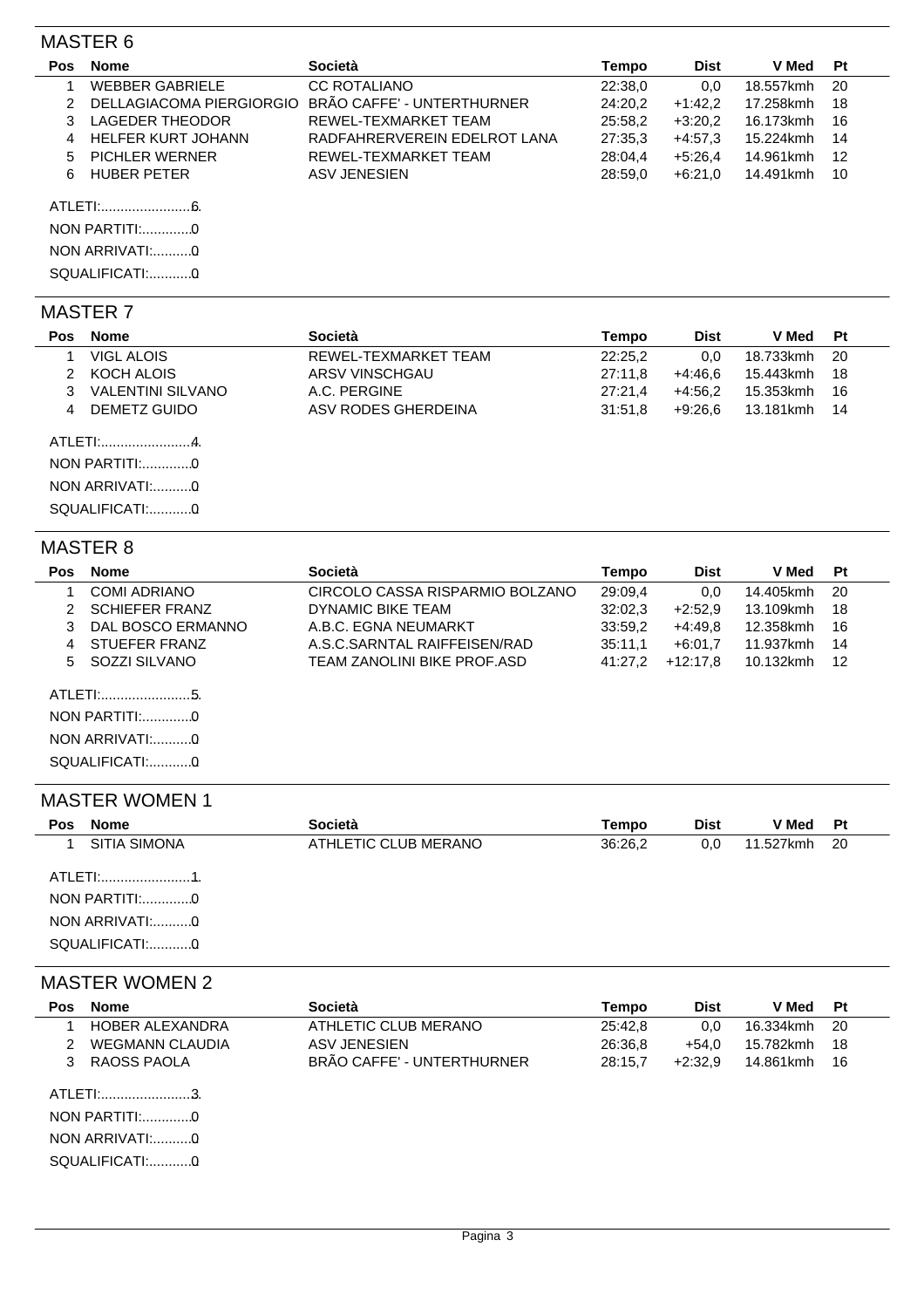# CLASS GENERALE

| <b>Pos</b>     | <b>Nome</b>                           | <b>Società</b>                                             | <b>Tempo</b>       | <b>Dist</b>            | V Med                  | Pt             |
|----------------|---------------------------------------|------------------------------------------------------------|--------------------|------------------------|------------------------|----------------|
| 1              | <b>TUMLER MICHAEL</b>                 | BRÃO CAFFE' - UNTERTHURNER                                 | 21:11,4            | 0,0                    | 19.821kmh              | 20             |
| $\overline{c}$ | UNTERTHURNER STEPHAN                  | BRÃO CAFFE' - UNTERTHURNER                                 | 21:13,5            | $+2,1$                 | 19.788kmh              | 18             |
| 3              | RIZZI EDUARD                          | <b>SPORTLER TEAM</b>                                       | 22:14,2            | $+1:02,8$              | 18.888kmh              | 16             |
| 4              | <b>CASNA LORIS</b>                    | BRÃO CAFFE' - UNTERTHURNER                                 | 22:21,7            | $+1:10,3$              | 18.782kmh              | 14             |
| 5              | <b>VIGL ALOIS</b>                     | REWEL-TEXMARKET TEAM                                       | 22:25,2            | $+1:13,8$              | 18.733kmh              | 12             |
| 6              | <b>WEBBER GABRIELE</b>                | <b>CC ROTALIANO</b>                                        | 22:38,0            | +1:26,6                | 18.557kmh              | 10             |
| $\overline{7}$ | <b>ANZELINI MAURIZIO</b>              | <b>BICI&amp;SPORT</b>                                      | 22:42,8            | $+1:31,4$              | 18.491kmh              | 8              |
| 8              | <b>ASTER MICHAEL</b>                  | <b>DYNAMIC BIKE TEAM</b>                                   | 22:51,6            | $+1:40,2$              | 18.373kmh              | $\,6$          |
| 9              | <b>CARLIN RICCARDO</b>                | BRÃO CAFFE' - UNTERTHURNER                                 | 22:57,0            | $+1:45,6$              | 18.301kmh              | $\overline{4}$ |
| 10             | STUFFER HERBERT                       | ASV RODES GHERDEINA                                        | 23:00,2            | $+1:48,8$              | 18.258kmh              | $\overline{2}$ |
| 11             | LADURNER HARALD                       | ATHLETIC CLUB MERANO                                       | 23:07,9            | $+1:56,5$              | 18.157kmh              | $\mathbf{1}$   |
| 12             | DALSANT ROBERTO                       | <b>CC ROTALIANO</b>                                        | 23:14,0            | $+2:02,6$              | 18.077kmh              | $\mathbf{1}$   |
| 13             | ERHARD ALEXANDER                      | ARSV VINSCHGAU                                             | 23:27,0            | $+2:15,6$              | 17.910kmh              | $\mathbf 1$    |
| 14             | <b>GÖTSCH MARKUS</b>                  | DYNAMIC BIKE TEAM                                          | 23:28,5            | $+2:17,1$              | 17.891kmh              | 1              |
| 15             | <b>GUFLER ALEXANDER</b>               | BRÃO CAFFE' - UNTERTHURNER                                 | 24:07,4            | $+2:56,0$              | 17.411kmh              | 1              |
| 16             | <b>MARKT MARTIN</b>                   | ARSV VINSCHGAU                                             | 24:17,4            | $+3:06,0$              | 17.291kmh              | $\mathbf{1}$   |
| 17             | <b>SEPPI STEFANO</b>                  | CAMIN BIKE TEAM A.S. DILETTANTISTICA                       | 24:18,3            | $+3:06,9$              | 17.280kmh              | 1              |
| 18             | <b>LUGGIN NORBERT</b>                 | KSV - FOR FUN CYCLING TEAM                                 | 24:19,1            | $+3:07,7$              | 17.271kmh              | $\mathbf{1}$   |
| 19             |                                       | DELLAGIACOMA PIERGIORGIO BRÃO CAFFE' - UNTERTHURNER        | 24:20,2            | $+3:08,8$              | 17.258kmh              | $\mathbf{1}$   |
| 20             | <b>STOFFERIN LUKAS</b>                | <b>DYNAMIC BIKE TEAM</b>                                   | 24:35,3            | $+3:23,9$              | 17.081kmh              | $\mathbf{1}$   |
| 21             | <b>TASCHLER STEFAN</b>                | SSV PICHL GSIES RAIFFEISEN                                 | 24:38,1            | $+3:26,7$              | 17.049kmh              |                |
| 22             | <b>MITTERHOFER MICHAEL</b>            | RADFAHRERVEREIN EDELROT LANA                               | 24:39,1            | $+3:27,7$              | 17.037kmh              |                |
| 23             | KNOLSEISEN CHRISTIAN                  | <b>DYNAMIC BIKE TEAM</b>                                   | 24:41,6            | $+3:30,2$              | 17.009kmh              |                |
| 24             | PELLEGRINI LUCA                       | <b>COMANO BIKE</b>                                         | 24:47,6            | $+3:36,2$              | 16.940kmh              |                |
| 25             | AGNINI GIOVANNI VITO                  | ASD TEAM ARES BOLZANO                                      | 24:48,5            | $+3:37,1$              | 16.930kmh              |                |
| 26             | BEDESCHI ALBERTO                      | CARRARO TEAM - TRENTINO - ALE'                             | 24:57,1            | $+3:45,7$              | 16.833kmh              |                |
| 27             | <b>BERNARD MANFRED</b>                | REWEL-TEXMARKET TEAM                                       | 25:01,0            | $+3:49,6$              | 16.789kmh              |                |
| 28             | <b>BAZZANELLA MARIO</b>               | ATHLETIC CLUB MERANO                                       | 25:11,6            | $+4:00,2$              | 16.671kmh              |                |
| 29             | <b>TUTZER MARKUS</b>                  | <b>ASC KARDAUN</b>                                         | 25:26,7            | $+4:15,3$              | 16.506kmh              |                |
| 30             | NICENTE DANIEL                        | ARSV VINSCHGAU                                             | 25:28,0            | $+4:16,6$              | 16.492kmh              |                |
| 31             | HOFER FRANZ                           | A.S.C.SARNTAL RAIFFEISEN/RAD                               | 25:29,0            | $+4:17,6$              | 16.481kmh              |                |
| 32             | <b>COLAONE ROBERTO</b>                | A.B.C. EGNA NEUMARKT                                       | 25:36,5            | $+4:25,1$              | 16.401kmh              |                |
| 33             | HOBER ALEXANDRA                       | ATHLETIC CLUB MERANO                                       | 25:42,8            | +4:31,4                | 16.334kmh              |                |
| 34             | <b>LAGEDER THEODOR</b>                | REWEL-TEXMARKET TEAM                                       | 25:58,2            | $+4:46,8$              | 16.173kmh              |                |
| 35             | <b>MOLL MARKUS</b>                    | RC BIKE POINT INNSBRUCK                                    | 26:18,7            | $+5:07,3$              | 15.963kmh              |                |
| 36             | <b>NOCKER GUENTHER</b>                | ASV RODES GHERDEINA                                        | 26:25,1            | $+5:13,7$              | 15.898kmh              |                |
| 37             | WIEDENHOFER ULRICH                    | REWEL-TEXMARKET TEAM                                       | 26:27,4            | $+5:16,0$              | 15.875kmh              |                |
| 38             | KARLGRUBER STEFAN                     | <b>TEAM GREEN VALLEY</b>                                   | 26:29,4            | $+5:18,0$              | 15.855kmh              |                |
| 39             | <b>GOTTARDI GIULIO</b>                | G.C. CONSOLATI GIANNI                                      | 26:35,9            | $+5:24,5$              | 15.790kmh              |                |
| 40             | <b>WEGMANN CLAUDIA</b>                | <b>ASV JENESIEN</b>                                        | 26:36,8            | $+5:25,4$              | 15.782kmh              |                |
| 41             | <b>MITTERER DAVID</b>                 | ARSV VINSCHGAU                                             | 26:38,0            | $+5:26,6$              | 15.770kmh              |                |
| 42             | PIXNER RAINHARD                       | <b>EDELROT LANA</b>                                        | 26:39,1            | $+5:27,7$              | 15.759kmh              |                |
| 43             | <b>LINARDI TARCISIO</b>               | BRÃO CAFFE' - UNTERTHURNER                                 | 26:50,4            | $+5:39,0$              | 15.648kmh              |                |
| 44             | <b>CARESIA PATRIZIO</b>               | UNIONE SPORTIVA LITEGOSA A.S.D.                            | 26:53,4            | $+5:42,0$              | 15.619kmh              |                |
| 45             | <b>GALVANI MARCO</b>                  | RADFAHRERVEREIN EDELROT LANA                               | 27:05,8            | $+5:54,4$              | 15.500kmh              |                |
| 46             | DE FELICE ANTONIO                     | ATHLETIC CLUB MERANO                                       | 27:08,5            | $+5:57,1$              | 15.474kmh              |                |
| 47             | KOCH ALOIS                            | ARSV VINSCHGAU                                             | 27:11,8            | $+6:00,4$              | 15.443kmh              |                |
| 48             | <b>BERNARD JOSEF</b>                  | REWEL-TEXMARKET TEAM                                       | 27:16,0            | $+6:04,6$              | 15.403kmh              |                |
| 49             | ELZENBAUMER ROBERT                    | SÜDTIROL RAINER-WURZ TEAM ASV                              | 27:18,2            | $+6:06,8$              | 15.383kmh              |                |
| 50             | SACCOMAN ROBERTO                      | ATHLETIC CLUB MERANO                                       | 27:19,7            | $+6:08,3$              | 15.369kmh              |                |
| 51             | <b>VALENTINI SILVANO</b>              | A.C. PERGINE                                               | 27:21,4            | $+6:10,0$              | 15.353kmh              |                |
| 52             | <b>MARZINOTTO MICHELE</b>             | A.C. PERGINE                                               | 27:28,6            | $+6:17,2$              | 15.286kmh              |                |
| 53             | HELFER KURT JOHANN                    | RADFAHRERVEREIN EDELROT LANA                               | 27:35,3            | $+6:23,9$              | 15.224kmh              |                |
| 54             | <b>THURNER PETER</b>                  | <b>INDIVIDUALE</b>                                         | 27:51,9            | $+6:40,5$              | 15.073kmh              |                |
| 55             | <b>BALESTRI DIEGO</b>                 | ASD TEAM ARES BOLZANO                                      | 27:56,4            | $+6:45,0$              | 15.032kmh              |                |
| 56             | <b>BEIKIRCHER FABIAN</b>              | ATHLETIC CLUB MERANO                                       | 27:58,2            | $+6:46,8$              | 15.016kmh              |                |
| 57             | <b>INSAM LUDWIG</b>                   | ASV RODES GHERDEINA                                        | 28:02,8            | $+6:51,4$              | 14.975kmh              |                |
| 58             | <b>PICHLER WERNER</b>                 | REWEL-TEXMARKET TEAM                                       | 28:04,4            | $+6:53,0$              | 14.961kmh              |                |
| 59             | <b>GIUNCHI LUCA</b>                   | UNIONE SPORTIVA LITEGOSA A.S.D.                            | 28:10,6            | $+6:59,2$              | 14.906kmh              |                |
| 60             | RAOSS PAOLA                           | BRÃO CAFFE' - UNTERTHURNER                                 | 28:15,7            | $+7:04,3$              | 14.861kmh              |                |
| 61<br>62       | <b>BURATTIN STEFANO</b>               | TEAM ZANOLINI BIKE PROF.ASD<br>TEAM ZANOLINI BIKE PROF.ASD | 28:35,4            | $+7:24,0$              | 14.690kmh              |                |
| 63             | DI CARLO FRANCO<br><b>HUBER PETER</b> | <b>ASV JENESIEN</b>                                        | 28:55,4            | $+7:44,0$              | 14.521kmh              |                |
| 64             | <b>COMI ADRIANO</b>                   | CIRCOLO CASSA RISPARMIO BOLZANO                            | 28:59,0<br>29:09,4 | +7:47,6                | 14.491kmh              |                |
| 65             | <b>FACCIO GIACINTO</b>                | <b>BICI E SPORT</b>                                        | 30:38,2            | $+7:58,0$<br>$+9:26,8$ | 14.405kmh<br>13.709kmh |                |
|                |                                       |                                                            |                    |                        |                        |                |